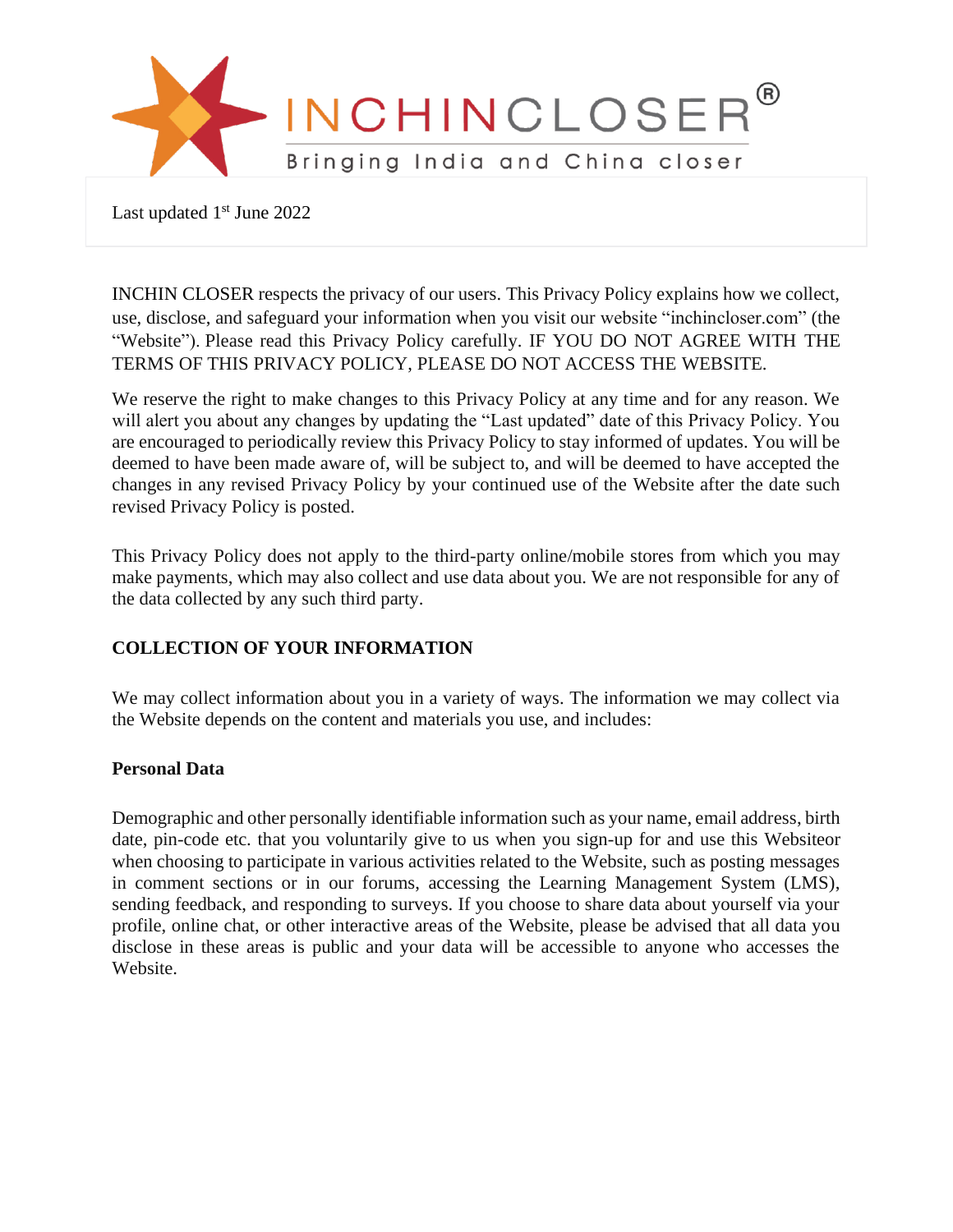

### **Derivative Data**

Information our servers automatically collect when you access the Website, such as your native actions that are integral to the Website, including liking, re-blogging, or replying to a post, as well as other interactions with the Website and other users via server log files.

# **Speaking Practice**

We will access your phone's microphone for the story/ any other content that you submit. You also have the option of using your camera to share your video. INCHIN may record these audio and video stories/ content and retain them until you close your account.

# **Financial Data**

Financial information, such as data related to your payment method (e.g. valid credit card number, card brand, expiration date) that we may collect when you purchase, order, return, exchange, or request information about our services from the Website. We store only very limited, if any, financial information that we collect. Otherwise, all financial information is stored by our payment processor, Google Play, and you are encouraged to review their privacy policy and contact them directly for responses to your questions.

### **Geo-Location Information**

We may request access or permission to and track location-based information from your mobile device, either continuously or while you are using the Website, to provide location-based services. If you wish to change our access or permissions, you may do so in your device's settings.

### **Mobile Device Access**

We may request access or permission to certain features from your mobile device, including your mobile device's location, phone, storage space, audio, microphone. If you wish to change our access or permissions, you may do so in your device's settings.

### **Mobile Device Data**

Device information such as your mobile device ID number, model, and manufacturer, version of your operating system, phone number, country, location, and any other data you choose to provide.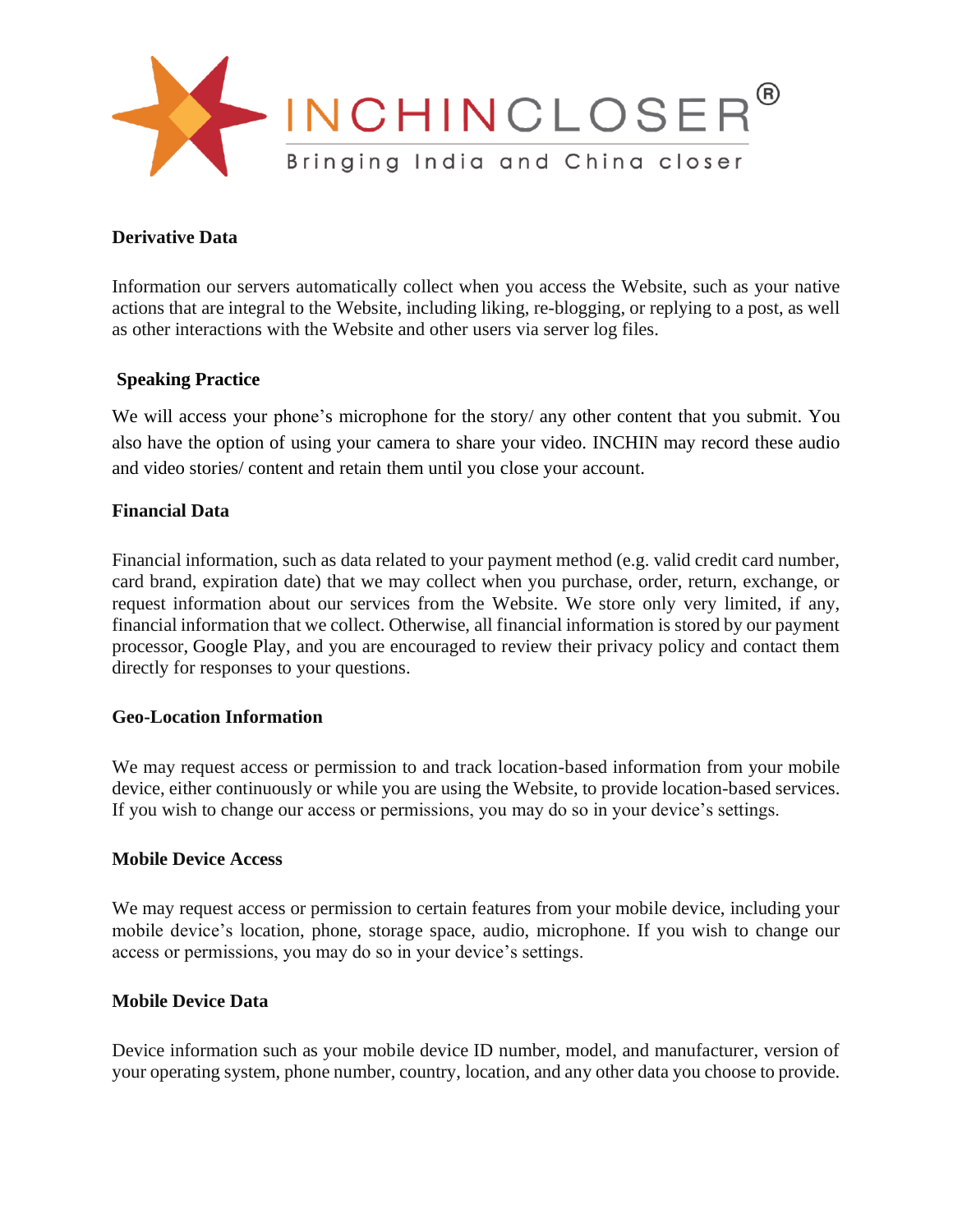

#### **Push Notifications**

We may request to send you push notifications regarding your account or the Application. If you wish to opt-out from receiving these types of communications, you may turn them off in your device's settings.

# **Third-Party Data**

Information from third parties, such as personal information or network friends, if you connect your account to the third party and grant the Application permission to access this information.

### **Data From Contests, Giveaways, and Surveys**

Personal and other information you may provide when entering contests or giveaways and/or responding to surveys.

### **USE OF YOUR INFORMATION**

Having accurate information about you permits us to provide you with a smooth, efficient, and customized experience. Specifically, we may use information collected about you via the Website to:

- 1. Administer promotions, and contests.
- 2. Assist law enforcement and respond to subpoena.
- 3. Compile anonymous statistical data and analysis for use internally or with third parties.
- 4. Create and manage your account.
- 5. Deliver targeted advertising, coupons, newsletters, and other information regarding promotions and the Website to you.
- 6. Email you regarding your account or order.
- 7. Enable user-to-user communications.
- 8. Fulfill and manage purchases, orders, payments, and other transactions related to the Website.
- 9. Generate a personal profile about you to make future visits to the Website more personalized.
- 10. Increase the efficiency and operation of the Website.
- 11. Monitor and analyze usage and trends to improve your experience with the Website.
- 12. Notify you of updates to the Website.
- 13. Offer new products, services, mobile Websites, and/or recommendations to you.
- 14. Prevent fraudulent transactions, monitor against theft, and protect against criminal activity.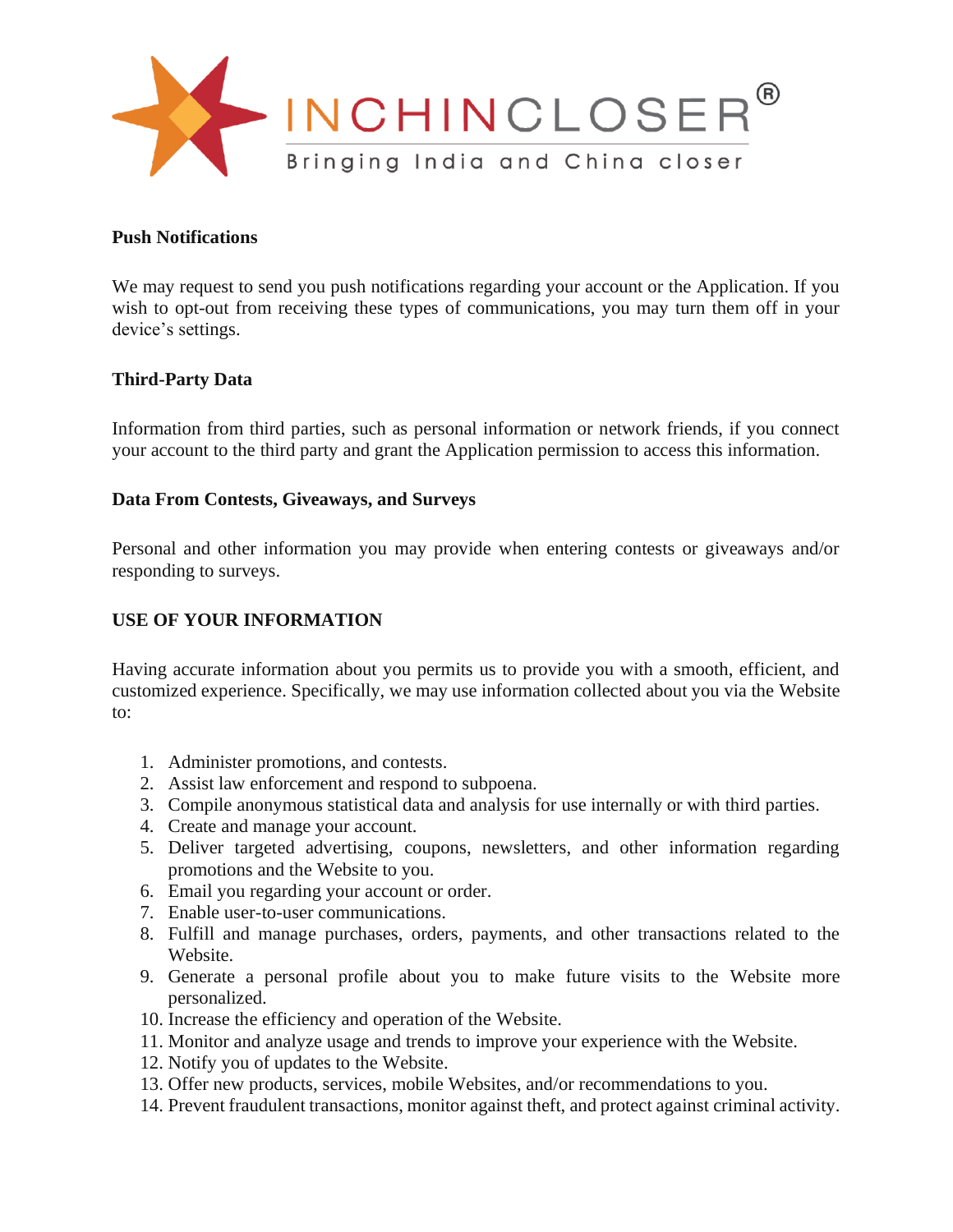

- 15. Process payments and refunds.
- 16. Request feedback and contact you about your use of the Website.
- 17. Resolve disputes and troubleshoot problems.
- 18. Respond to product and customer service requests.
- 19. Send you a newsletter.
- 20. Solicit support for the Website.

# **DISCLOSURE OF YOUR INFORMATION**

We may share information we have collected about you in certain situations. Your information may be disclosed as follows:

# **By Law or to Protect Rights**

If we believe the release of information about you is necessary to respond to legal process, to investigate or remedy potential violations of our policies, or to protect the rights, property, and safety of others, we may share your information as permitted or required by any applicable law, rule, or regulation. This includes exchanging information with other entities for fraud protection and credit risk reduction.

### **Third-Party Service Providers**

We may share your information with third parties that perform services for us or on our behalf, including payment processing, data analysis, email delivery, hosting services, customer service, and marketing assistance.

### **Marketing Communications**

With your consent, or with an opportunity for you to withdraw consent, we may share your information with third parties for marketing purposes, as permitted by law.

#### **Interactions with Other Users**

If you interact with other users of the Website, those users may see your name, profile photo, and descriptions of your activity, including sending invitations to other users, chatting with other users, liking posts, following blogs.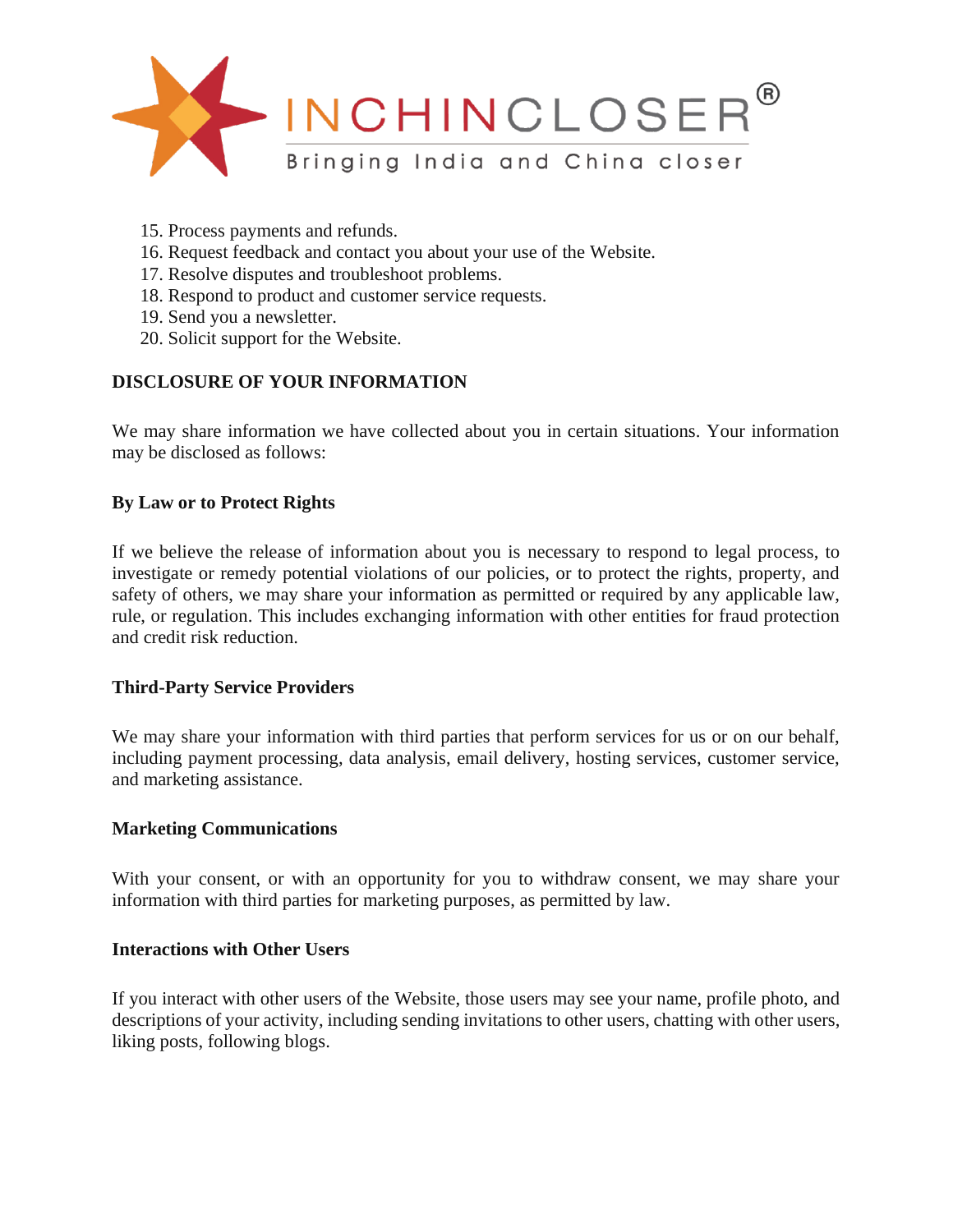

### **Online Postings**

When you post comments, contributions or other content to the LMS accessible form the Website, your posts may be viewed by all users and may be publicly distributed outside the Website in perpetuity

### **Third-Party Advertisers**

We may use third-party advertising companies to serve ads when you visit the Website. These companies may use information about your visits to the Website and other websites that are contained in web cookies in order to provide advertisements about goods and services of interest to you.

#### **Affiliates**

We may share your information with our affiliates, in which case we will require those affiliates to honor this Privacy Policy. Affiliates include our parent company and any subsidiaries, joint venture partners or other companies that we control or that are under common control with us.

#### **Business Partners**

We may share your information with our business partners to offer you certain products, services or promotions.

#### **Offer Wall**

The Website may display a third party-hosted "offer wall." Such an offer wall allows third-party advertisers to offer virtual currency, gifts, or other items to users in return for acceptance and completion of an advertisement offer. Such an offer wall may appear in the Website and be displayed to you based on certain data, such as your geographic area or demographic information. When you click on an offer wall, you will leave the Website. A unique identifier, such as your user ID, will be shared with the offer wall provider in order to prevent fraud and properly credit your account.

#### **Social Media Contacts**

If you connect to the Website through a social network, your contacts on the social network will see your name, profile photo, and descriptions of your activity.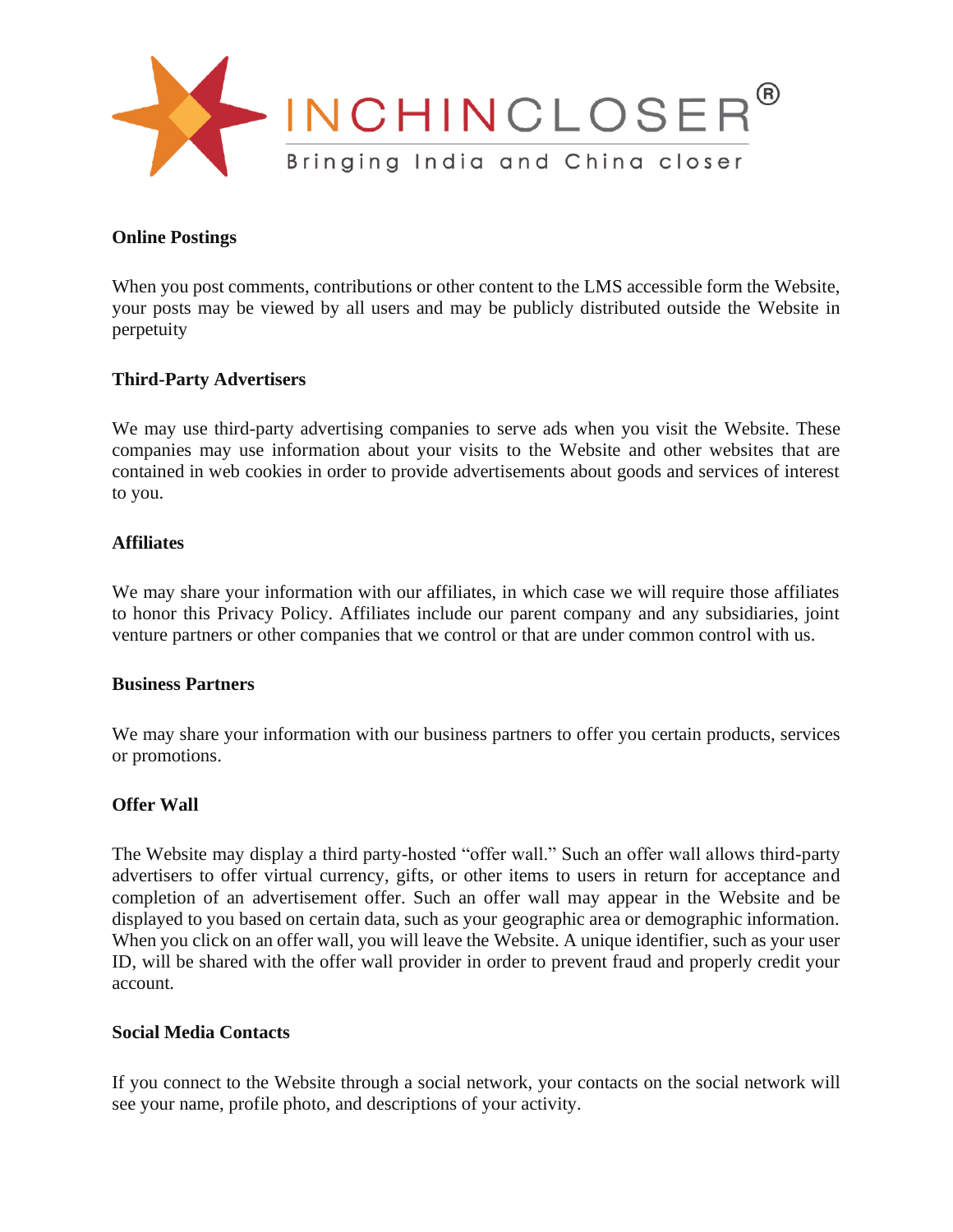

# **Other Third Parties**

We may share your information with advertisers and investors for the purpose of conducting general business analysis. We may also share your information with such third parties for marketing purposes, as permitted by law.

### **Sale or Bankruptcy**

If we reorganize or sell all or a portion of our assets, undergo a merger, or are acquired by another entity, we may transfer your information to the successor entity. If we go out of business or enter bankruptcy, your information would be an asset transferred or acquired by a third party. You acknowledge that such transfers may occur, and that the transferee may decline honor commitments we made in this Privacy Policy.

We are not responsible for the actions of third parties with whom you share personal or sensitive data, and we have no authority to manage or control third-party solicitations. If you no longer wish to receive correspondence, emails or other communications from third parties, you are responsible for contacting the third party directly.

### **TRACKING TECHNOLOGIES**

### **Cookies and Web Beacons**

We may use cookies, web beacons, tracking pixels, and other tracking technologies on the Website to help customize the Website and improve your experience. When you access the Website, your personal information is not collected through the use of tracking technology. Most browsers are set to accept cookies by default. You can remove or reject cookies, but be aware that such action could affect the availability and functionality of the Website. You may not decline web beacons. However, they can be rendered ineffective by declining all cookies or by modifying your web browser's settings to notify you each time a cookie is tendered, permitting you to accept or decline cookies on an individual basis.

### **Internet-Based Advertising**

Additionally, we may use third-party software to serve ads on the Website, implement email marketing campaigns, and manage other interactive marketing initiatives. This third-party software may use cookies or similar tracking technology to help manage and optimize your online experience with us.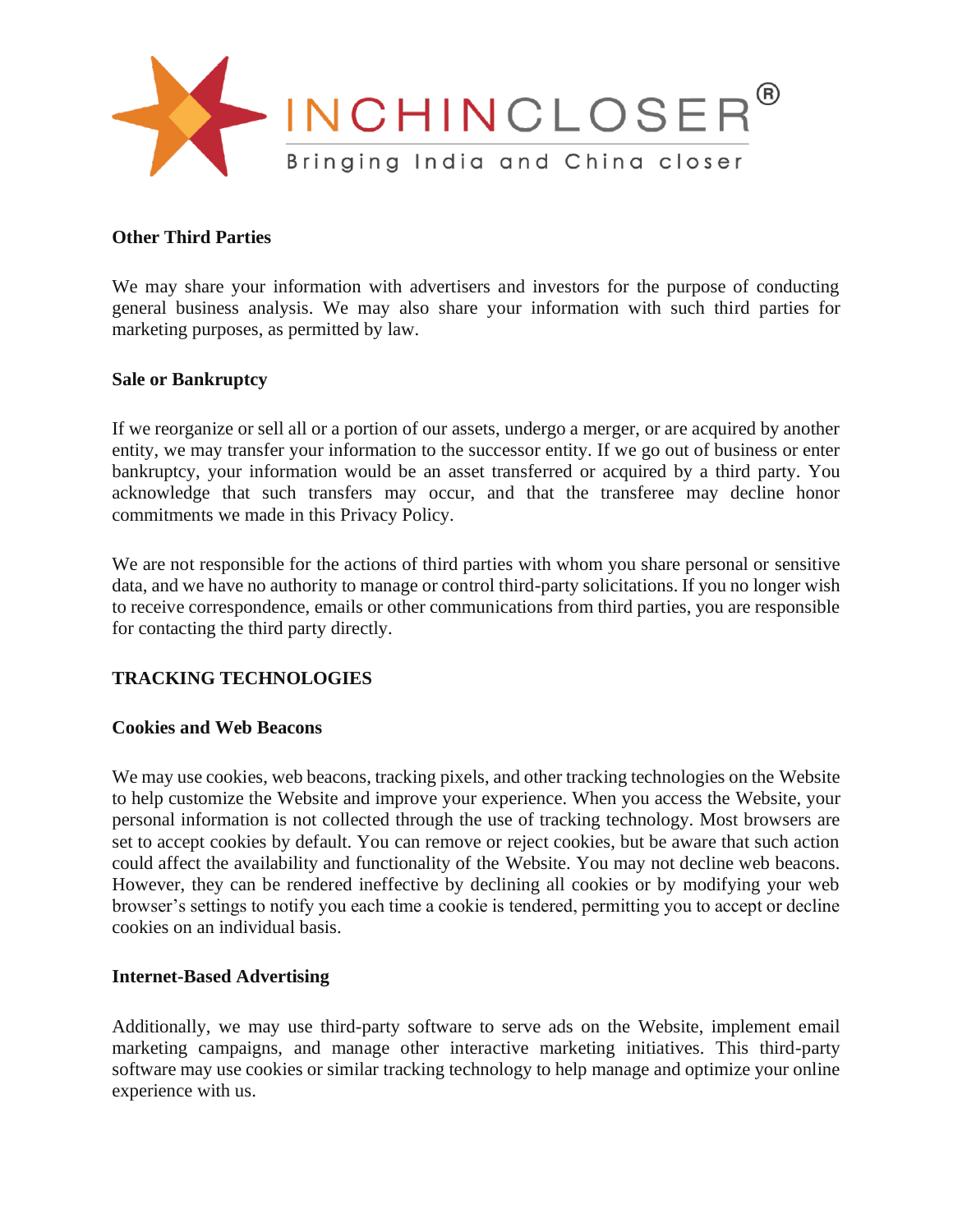

### **Website Analytics**

We may also partner with selected third-party vendors, such as Google Analytics to allow tracking technologies and remarketing services on the Website through the use of first party cookies and third-party cookies, to, among other things, analyze and track users' use of the Website, determine the popularity of certain content, and better understand online activity. By accessing the Website, you consent to the collection and use of your information by these third-party vendors. You are encouraged to review their privacy policy and contact them directly for responses to your questions. We do not transfer personal information to these third-party vendors.

You should be aware that getting a new computer, installing a new browser, upgrading an existing browser, or erasing or otherwise altering your browser's cookies files may also clear certain optout cookies, plug-ins, or settings.

### **THIRD-PARTY WEBSITES**

The Website may contain links to third-party websites and Websites of interest, including advertisements and external services, that are not affiliated with us. Once you have used these links to leave the Website, any information you provide to these third parties is not covered by this Privacy Policy, and we cannot guarantee the safety and privacy of your information. Before visiting and providing any information to any third-party websites, you should inform yourself of the privacy policies and practices (if any) of the third party responsible for that website, and should take those steps necessary to, in your discretion, protect the privacy of your information. We are not responsible for the content or privacy and security practices and policies of any third parties, including other sites, services or Websites that may be linked to or from the Website.

### **SECURITY OF YOUR INFORMATION**

We use administrative, technical, and physical security measures to help protect your personal information. While we have taken reasonable steps to secure the personal information you provide to us, please be aware that despite our efforts, no security measures are perfect or impenetrable, and no method of data transmission can be guaranteed against any interception or other type of misuse. Any information disclosed online is vulnerable to interception and misuse by unauthorized parties. Therefore, we cannot guarantee complete security if you provide personal information.

### **CONTROLS FOR DO-NOT-TRACK FEATURES**

Most web browsers including our Website include a Do-Not-Track ("DNT") feature or setting you can activate to signal your privacy preference not to have data about your online browsing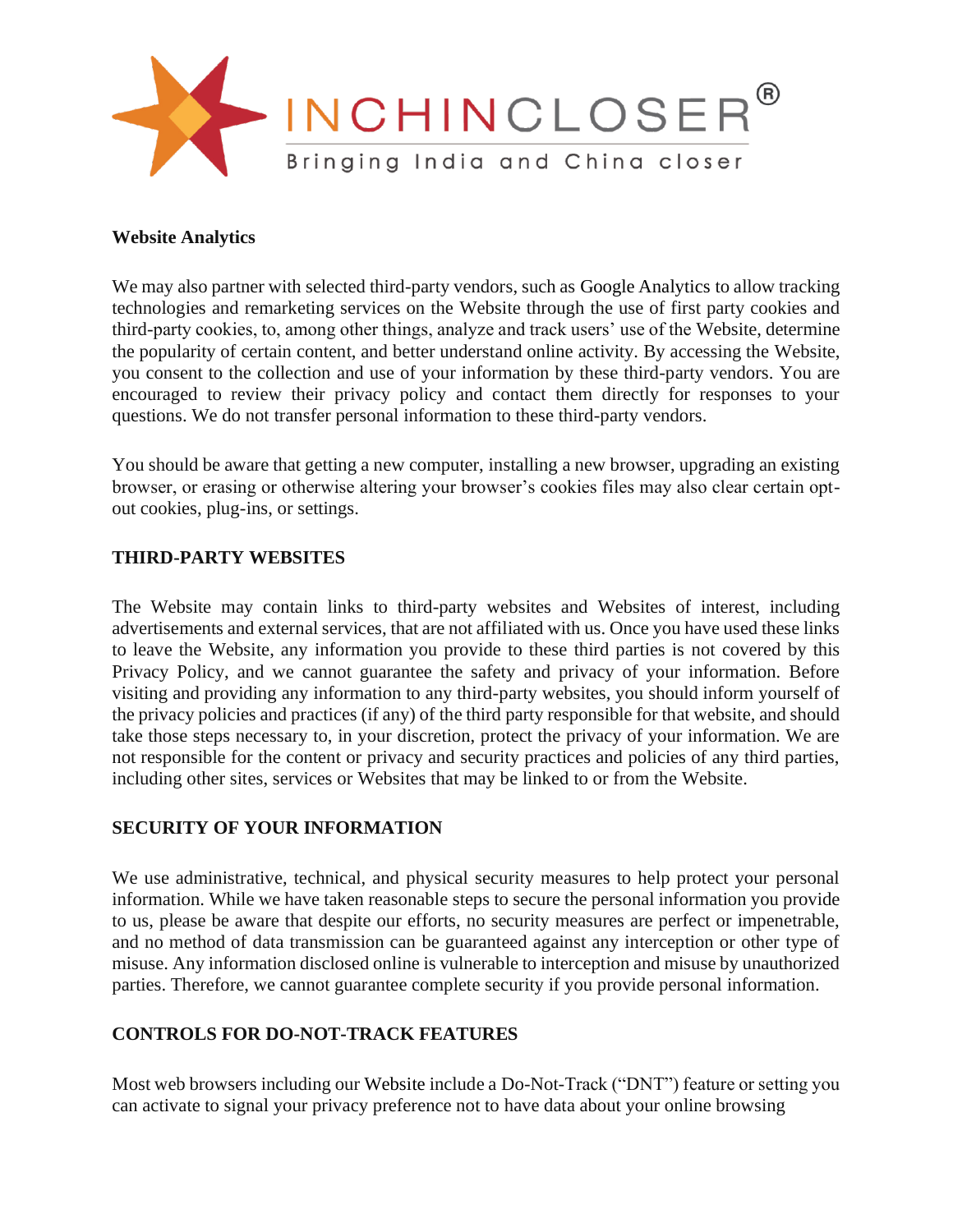

activities monitored and collected. No uniform technology standard for recognizing and implementing DNT signals has been finalized. As such, we do not currently respond to DNT browser signals or any other mechanism that automatically communicates your choice not to be tracked online. If a standard for online tracking is adopted that we must follow in the future, we will inform you about that practice in a revised version of this Privacy Policy.

# **OPTIONS REGARDING YOUR INFORMATION**

# **Account Information**

You may at any time review or change the information in your account or terminate your account by logging into your account settings and updating your account

Upon your request to terminate your account, we will deactivate or delete your account and information from our active databases. However, some information may be retained in our files to prevent fraud, troubleshoot problems, assist with any investigations, enforce our Terms of Use and/or comply with legal requirements.

# **Emails and Communications**

If you no longer wish to receive correspondence, emails, or other communications from us, you may opt-out by:

- Noting your preferences at the time you register your account with the Website
- Logging into your account settings and updating your preferences.

If you no longer wish to receive correspondence, emails, or other communications from third parties, you are responsible for contacting the third party directly.

# **CALIFORNIA PRIVACY RIGHTS**

Residents of California have the right to:

- a. Know what personal information we collect about you and from where we collect it.
- b. Access a copy of the personal information we hold about you.
- c. Understand how we process your personal information and how it may be shared.
- d. Opt out of having your personal information shared with certain third parties.